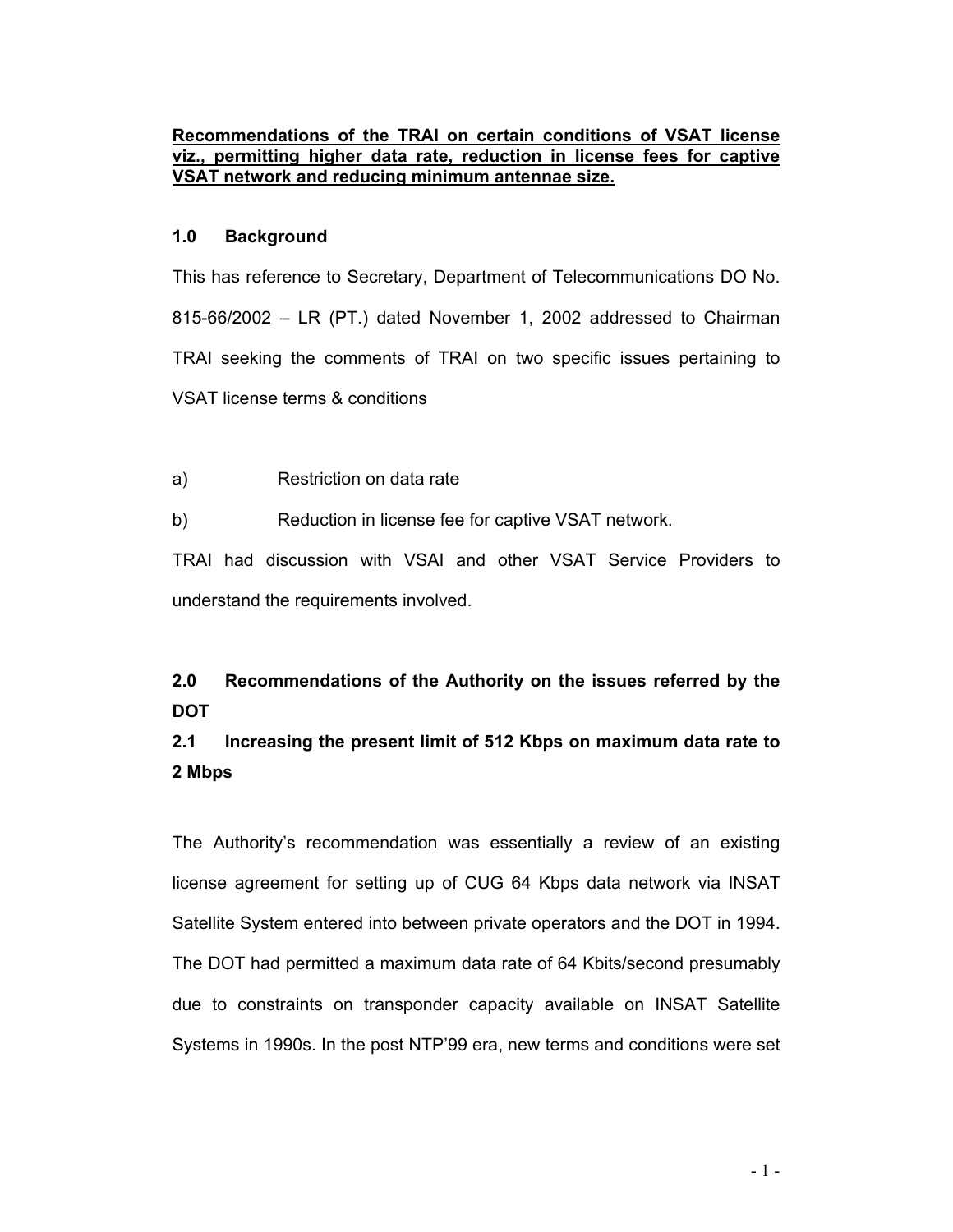for VSAT Service Providers by the government based on the TRAI recommendations.

While consulting on the issue of maximum data rate, the industry had requested for 2 Mbps. However, after consulting with the officers of the TEC/ DOT dealing with Satellite Communication & taking into account the available transponder capacity at that point of time, it was felt that a speed of 512 Kbps is sufficient for applications such as video conferencing.

The VSAT industry has now brought to our notice the following applications, which require data rates higher than 512 Kbps in Mesh connectivity mode.

¾ **Bulk data transfer for software industry**: In software industry servers are located at various places. These companies often use satellite links as a back up for leased lines. Under circumstances where leased lines fail, customers use VSAT (which is highly reliable) for their working. As the amount of data transfer is large, minimum requirement of 2 Mbps under these circumstances is necessary.

¾ **High Speed back haul links:** Some of the large customers gather data from remote stations on TDMA links and bring it down to the hub. From the hub the collected data is transferred on a back haul link to the server. As this link is required to carry the data for a number of locations high speed is a requirement. A minimum of 2 Mbps has been requested by the industry. Some of the prospective customers include Oil sector, Banking, FMCG.

 $-2-$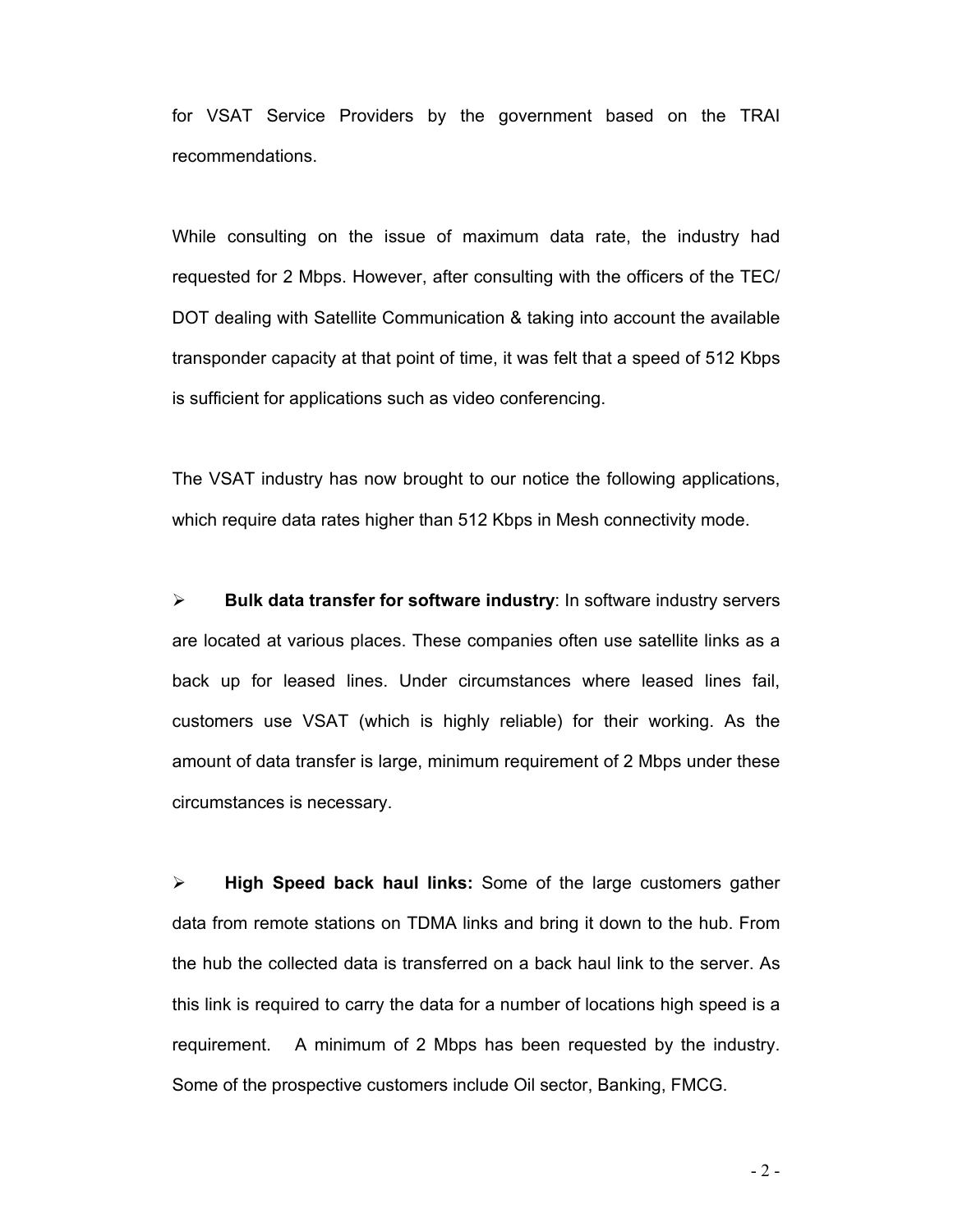

¾ **In house training using audiovisual:** Similar topology and requirement exists to provide in-house training to remote locations of companies. To support audiovisual and multimedia applications, there are requirements in excess of 512 Kbps.

¾ **Video data transfer** for newsgathering and feed to studio applications. These are generally high capacity files and would require long duration if done over 512 Kbps. An estimate provided by the Service Providers is tabulated below:

| Se | Application               | <b>Bandwidth</b> | Time (hrs) |
|----|---------------------------|------------------|------------|
|    | 500 MB file transfer      | 512 Kbps         | 2.17 hrs   |
| ົ  | Five 500 MB file transfer | 512 Kbps         | 10.85 hrs  |
| າ  | 500 MB file transfer      | 2048 Kbps        | $0.54$ hrs |
|    | Five 500 MB file transfer | 2048 Kbps        | 2.71 hrs   |

Source: Presentation by VSAI & VSAT industry to TRAI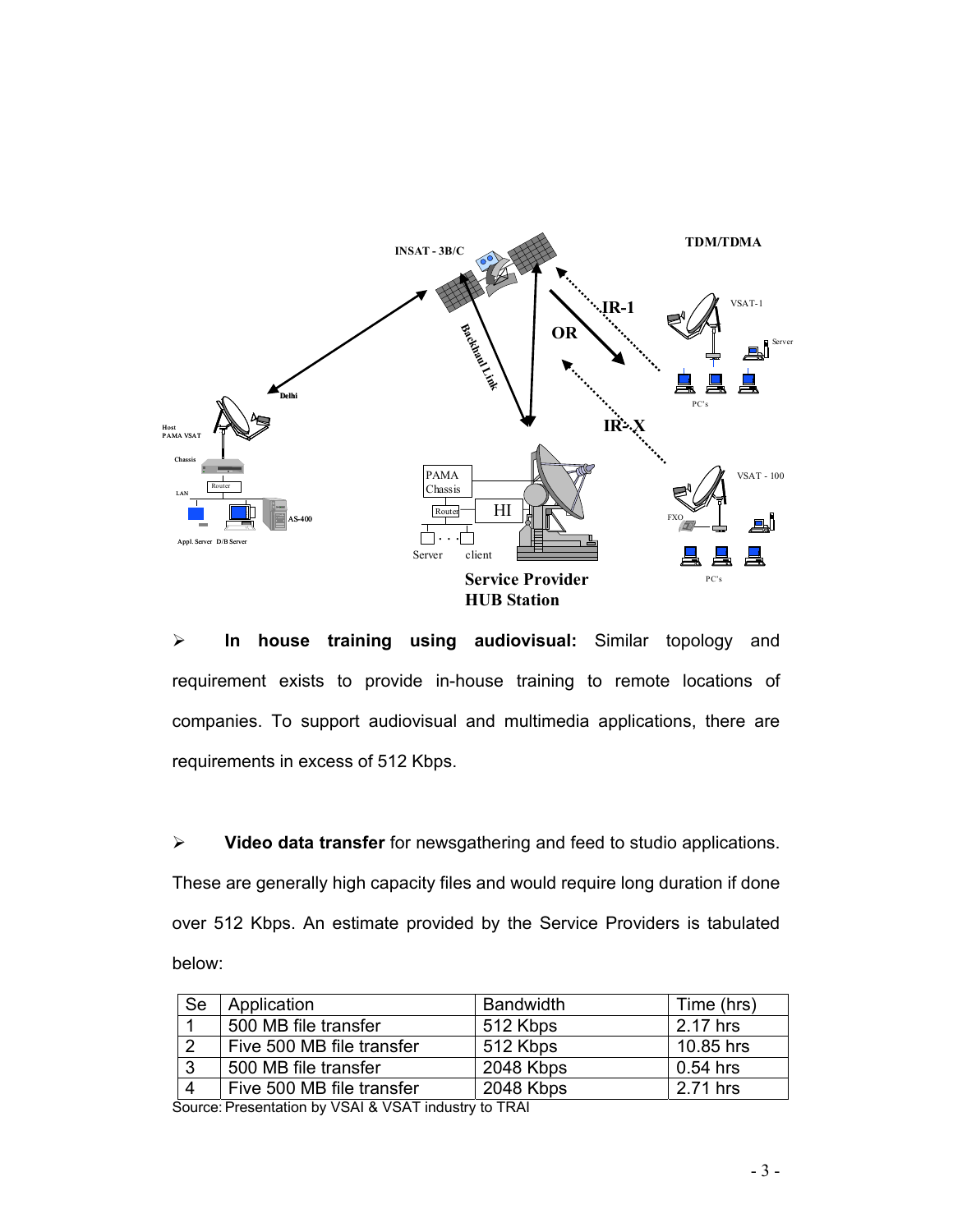Some of the prospective customers for such application could be media companies.

The Authority has also noted that this issue was under discussion of Telecom Advisory Group (TAG) Sub-group, which has representatives from industry, Department of Space, Department of Telecom and WPC and in its recommendations to the TAG, the subgroup has recommended increase in bandwidth to 2 Mbps.

The Authority has also taken note of the relevant TEC specification (INTERFACE REQUIREMENTS NO. IR/VST–08/01. SEP 2000) in this regard, which permits a data rate upto a maximum of 512 Kbps for remote terminals.

### **2.1.1 Recommendation of TRAI on increasing the restriction on maximum data rate**

In exercise of its powers vested under section 11 (1) (a) (ii) of the TRAI Act 1997 (as amended in 2000), the recommendations of the Authority are provided as under:

In the light of the needs of VSAT networks, which are also employed for IT enabled services & considering that the pressure on transponder capacity has considerably eased due to change in the Government's policy to permit foreign satellites, the Authority finds considerable merit in the demand of the industry to remove the restriction on the bandwidth and therefore

- 4 -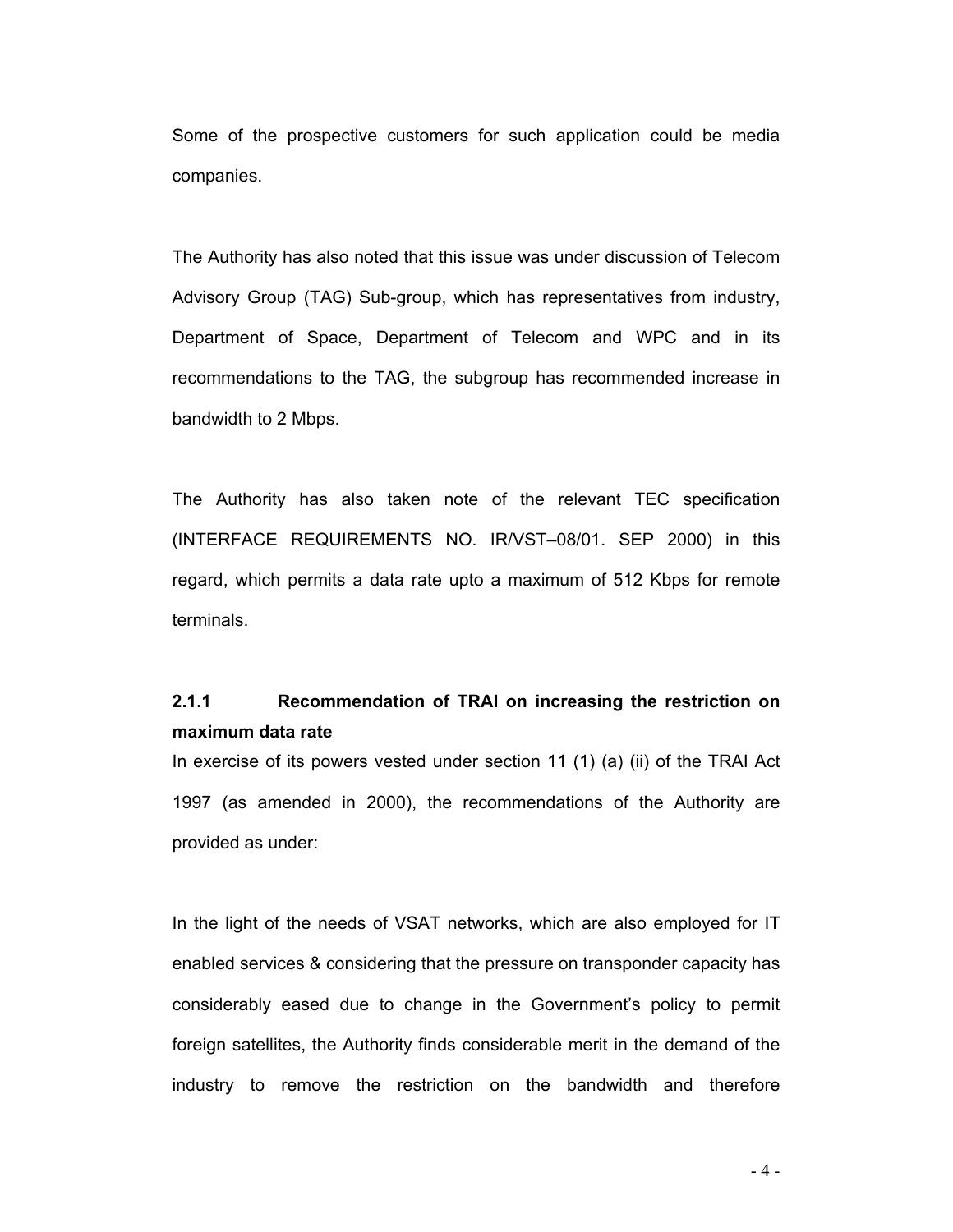recommends to the government to increase the maximum transmission data rate from 512 Kbps to 2 Mbps for remote terminals for DAMA/ PAMA mode in mesh connectivity. In addition to the license, relevant changes will also need to be carried out in the TEC specification as it has linkages with the license. Since the license fees currently being charged from VSAT Service Providers is not linked to data rate, no change in license fees is envisaged due to the increased data rate.

### **2.2 Reduction in license fee for captive VSAT network**

While finalizing the guidelines for VSAT services, the Government had decided to keep the license fees at 10% of adjusted gross revenue for Commercial VSAT service providers and had retained Rs. 16,000/ per annum per terminal as the license fees for captive VSAT networks. The VSAT Service Providers Association and National Stock Exchange (NSE, one of the largest VSAT captive user network in India) has represented to TRAI that the license fee for captive user network should be reduced from Rs. 16,000 per terminal to comparable level as applicable for commercial VSAT users. Earlier, while reconsidering the recommendations of TRAI based on DOT's reference on VSAT recommendations, the Authority had reiterated that the captive user network and commercial VSAT service providers should have the level playing field in terms of the license fees charged. In view of the level playing field aspect, the Authority considers that the license fee for captive users be fixed at a level, which matches the effective license fee charged from commercial VSAT service providers in the form of 10% of adjusted gross revenue. Since in case of captive VSAT network, there is no revenue, it is

 $-5 -$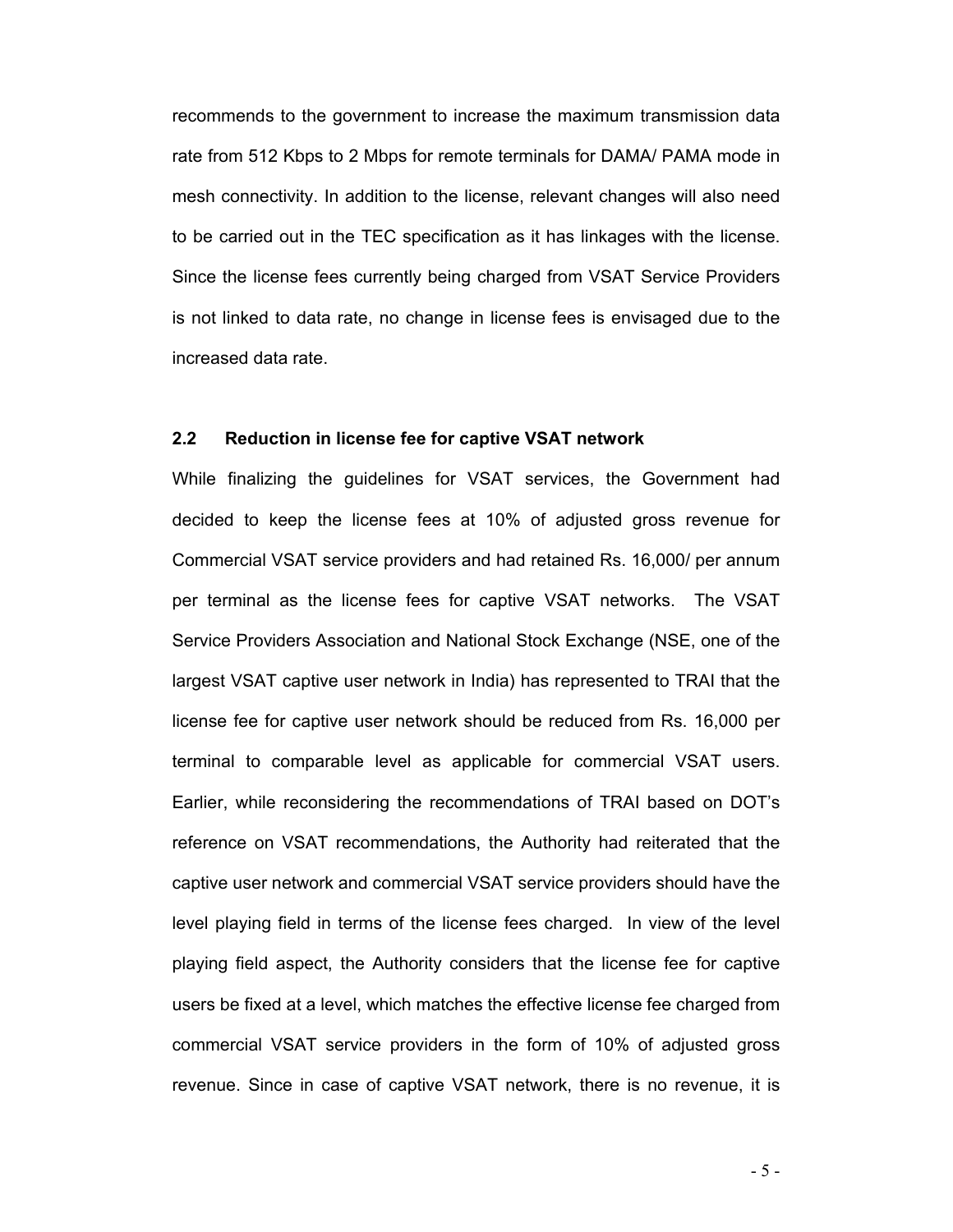necessary to estimate the license fees paid by Commercial VSAT Service Provider on per terminal basis. This estimation varies from one service provider to other and also from one quarter to other.

To assess the license fees per terminal for captive users, it is necessary that the absolute value of license fee for commercial VSAT users is estimated. The VSAT Service Providers and the Department of Telecom were asked to submit the amount of license fee paid by different VSAT service providers and the number of VSAT terminals for each operators for the last three-quarters. Based upon the data received from VSAT service providers, the license fee per VSAT per quarter comes in the range of Rs. 1200 to Rs 3000 per quarter. Annexure 1 provides the range of effective license fees.

From the data, it is also observed that the average license fees per terminal have come down every quarter. As the new license fees structure for which the recommendations have been sought will be effective prospectively, it will be more rational to consider the average license fees per terminal for the last quarter (extrapolated for the year) as the basis for estimating the benchmark. The license fee for captive VSAT Services need to be at a level, which while being conducive to the growth of VSAT industry also supports competition in the sector.

Keeping in view the average effective license fees per terminal currently paid by Commercial VSAT Service Provider and the need to have similar license fees level for captive VSAT services, the Authority recommends that the

- 6 -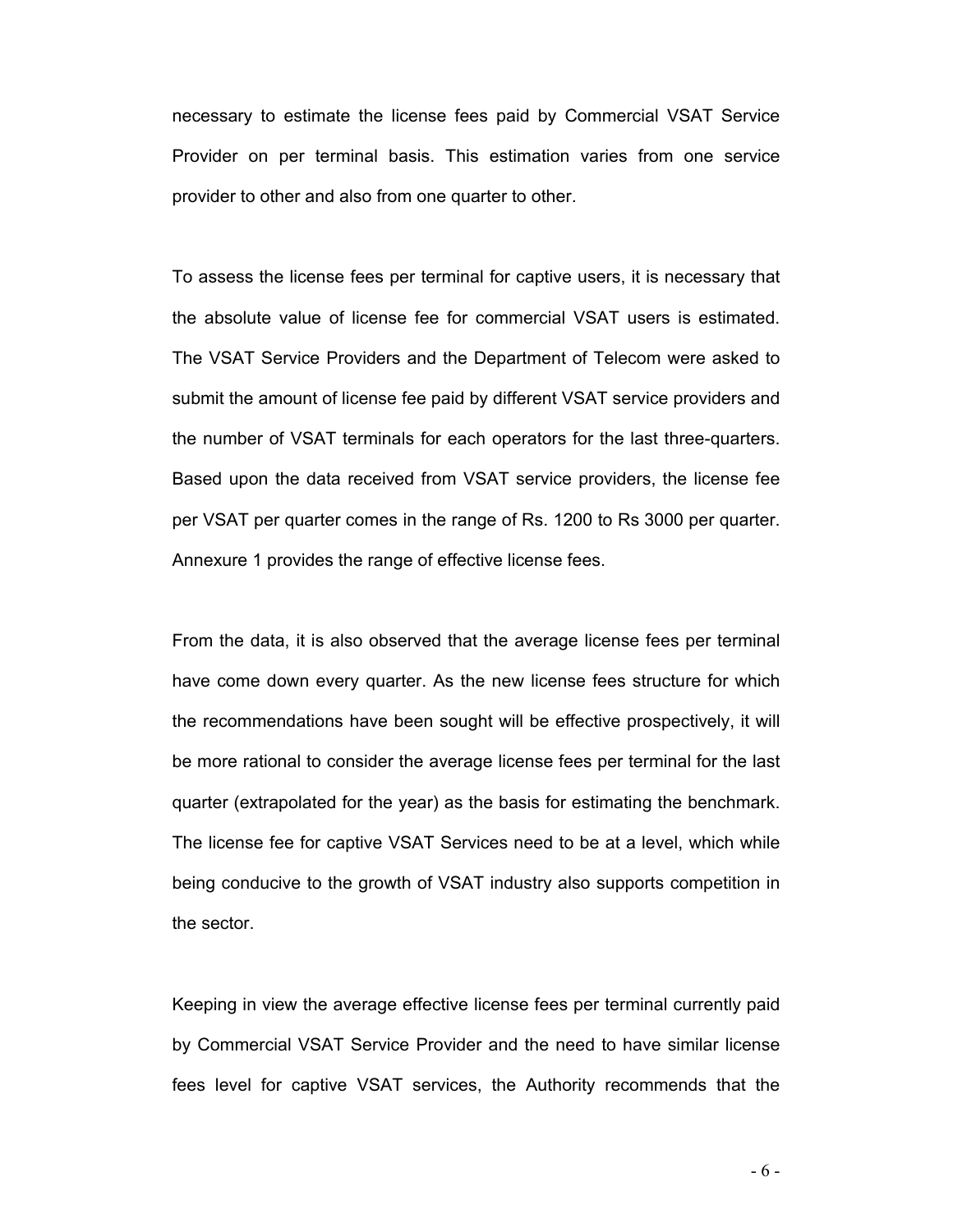annual license fees per terminal for captive VSAT users be brought down from Rs 16000 to Rs. 8000.

Though the DOT's reference was only on these two points, the industry representatives also requested TRAI to consider recommending the reduction in minimum antennae size specified.

#### **3.0 Reduction in minimum Antenna size**

In the meeting with TRAI, VSAI requested the Authority to consider the issue of minimum Antennae size. Such a request has also been made to the TRAI earlier. The restriction on antenna size was incorporated in the specification to ensure that the radiation pattern of the antenna does not cause interference with other terrestrial wireless transmission system and also to meet the link design specifications. With the improvement in EIRP and G/T of new satellites, it should now be possible to reduce the antenna size from the present level of 1.8 metre in Star configuration and 3.8 metre in Mesh configuration to lower size as follows:

|    | <b>Star</b>                        |                          | <b>DAMA</b>                     |                          |
|----|------------------------------------|--------------------------|---------------------------------|--------------------------|
|    | Currently<br>permitted min<br>size | Proposed<br>Minimum size | Currently permitted<br>min size | Proposed<br>Minimum size |
| XC | 1.8 <sub>m</sub>                   | 1.2 <sub>m</sub>         | 3.8 <sub>m</sub>                | 2.4 <sub>m</sub>         |
| Ku | 1.2 <sub>m</sub>                   | 1 m                      | 2.4 <sub>m</sub>                | 2.4 <sub>m</sub>         |

TRAI is of the opinion that the benefits accruing from technological advancements should be passed on to the service providers and end users. In the extant case this will reduce the terminal cost to the end user.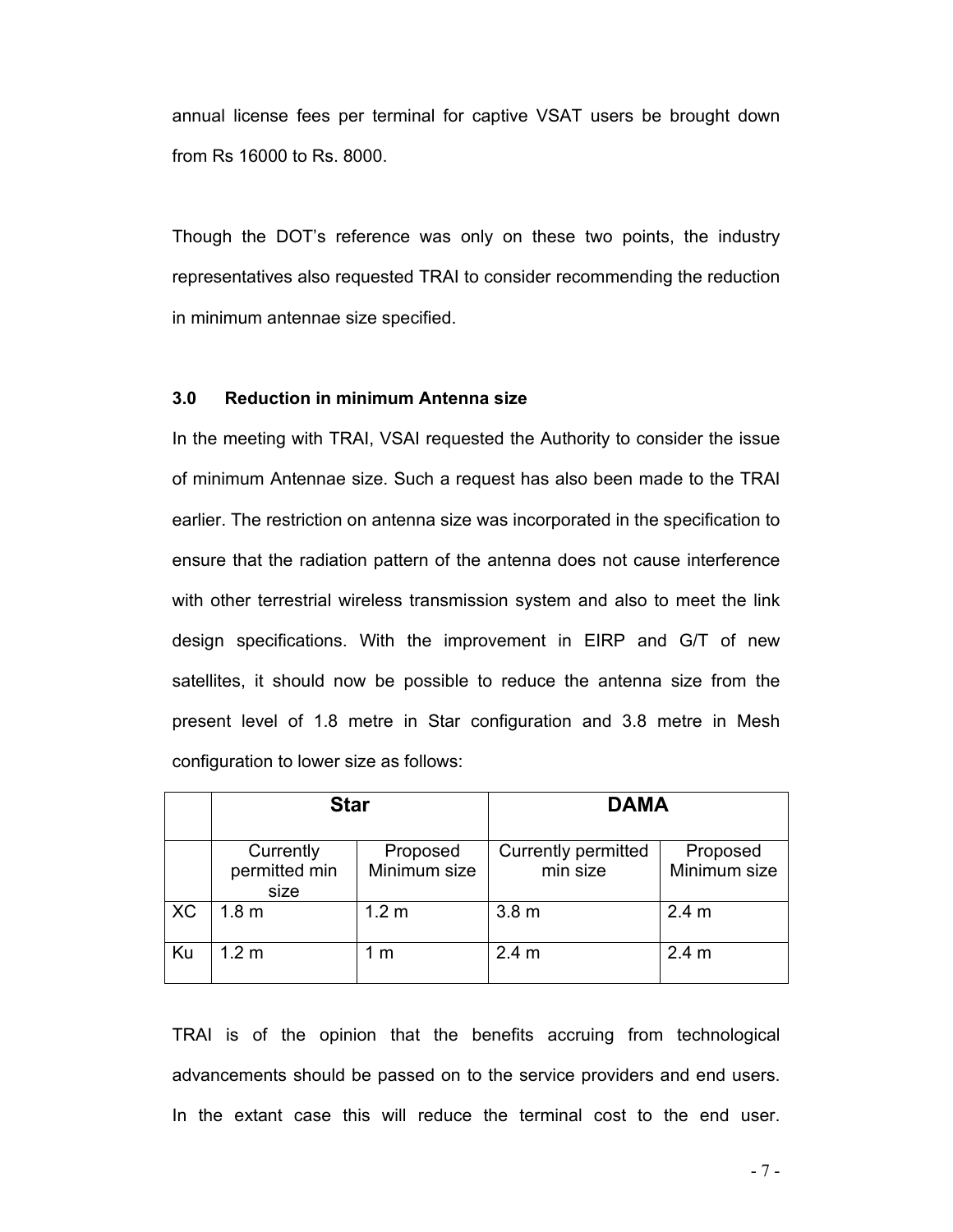Accordingly, in exercise of its powers vested in Section 11 (1) (a) (ii), the Authority suo-motu recommends that the minimum size of the antenna be brought down to levels permitted by the new series of INSAT without affecting the present performance levels. Such reduction can at the beginning be permitted in co-ordinated transponders. For other transponders the condition of minimum antenna size could be relaxed on case-to-case basis.

--------------------------------------------------------------------